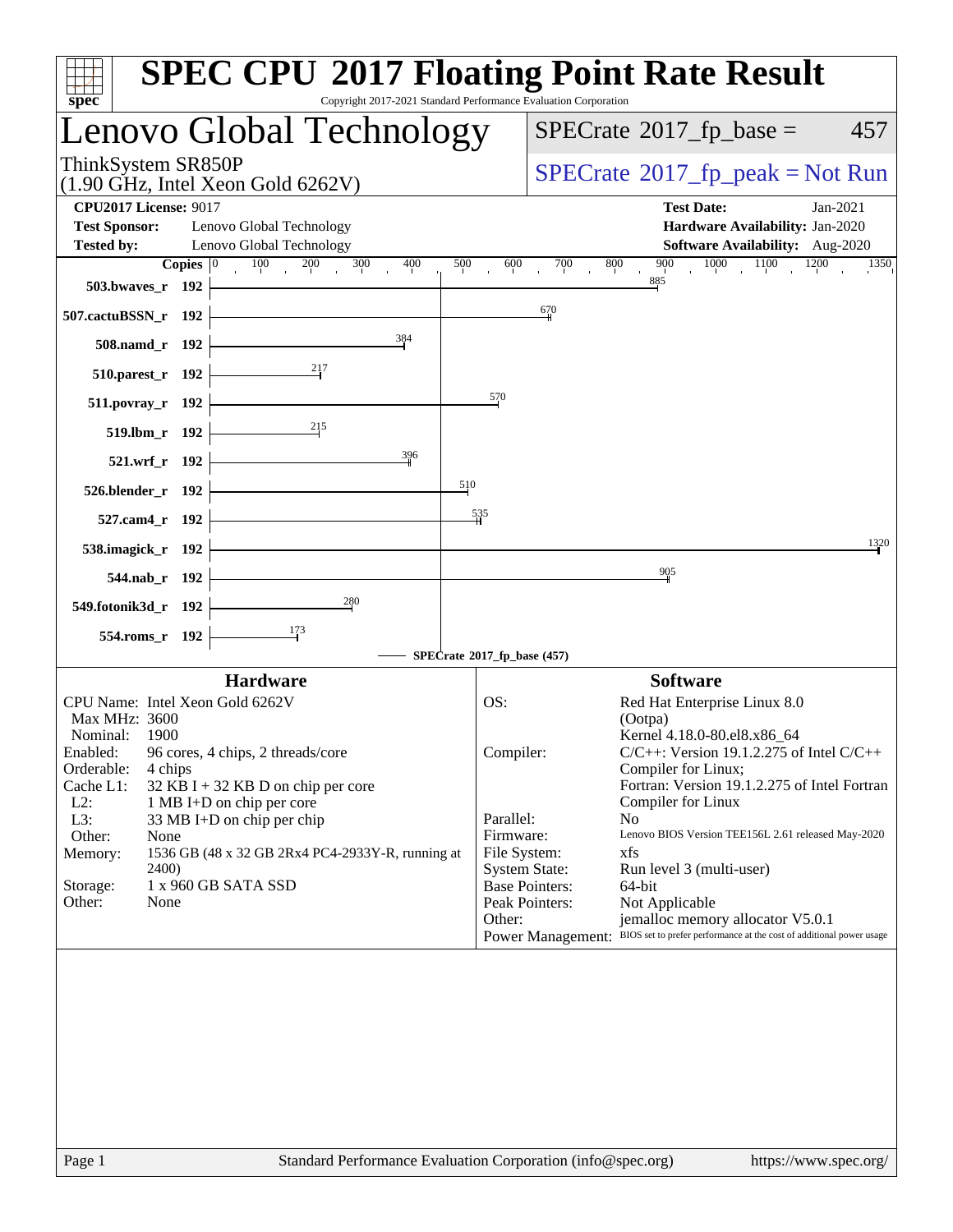

## Lenovo Global Technology

(1.90 GHz, Intel Xeon Gold 6262V)

ThinkSystem SR850P<br>(1.90  $\overline{C}$ H<sub>2</sub> Intel Yean Gold 6262V)  $SPECTate$ <sup>®</sup>[2017\\_fp\\_base =](http://www.spec.org/auto/cpu2017/Docs/result-fields.html#SPECrate2017fpbase) 457

**[Test Sponsor:](http://www.spec.org/auto/cpu2017/Docs/result-fields.html#TestSponsor)** Lenovo Global Technology **[Hardware Availability:](http://www.spec.org/auto/cpu2017/Docs/result-fields.html#HardwareAvailability)** Jan-2020 **[Tested by:](http://www.spec.org/auto/cpu2017/Docs/result-fields.html#Testedby)** Lenovo Global Technology **[Software Availability:](http://www.spec.org/auto/cpu2017/Docs/result-fields.html#SoftwareAvailability)** Aug-2020

**[CPU2017 License:](http://www.spec.org/auto/cpu2017/Docs/result-fields.html#CPU2017License)** 9017 **[Test Date:](http://www.spec.org/auto/cpu2017/Docs/result-fields.html#TestDate)** Jan-2021

## **[Results Table](http://www.spec.org/auto/cpu2017/Docs/result-fields.html#ResultsTable)**

|                             | <b>Base</b>   |                |                |                | <b>Peak</b> |                |       |               |                |              |                |              |                |              |
|-----------------------------|---------------|----------------|----------------|----------------|-------------|----------------|-------|---------------|----------------|--------------|----------------|--------------|----------------|--------------|
| <b>Benchmark</b>            | <b>Copies</b> | <b>Seconds</b> | Ratio          | <b>Seconds</b> | Ratio       | <b>Seconds</b> | Ratio | <b>Copies</b> | <b>Seconds</b> | <b>Ratio</b> | <b>Seconds</b> | <b>Ratio</b> | <b>Seconds</b> | <b>Ratio</b> |
| 503.bwayes_r                | 192           | 2177           | 885            | 2174           | 886         | 2175           | 885   |               |                |              |                |              |                |              |
| 507.cactuBSSN r             | 192           | 363            | 670            | 361            | 673         | 363            | 670   |               |                |              |                |              |                |              |
| $508$ .namd $r$             | 192           | 476            | 383            | 475            | 384         | 475            | 384   |               |                |              |                |              |                |              |
| 510.parest_r                | 192           | 2312           | 217            | 2298           | 219         | 2314           | 217   |               |                |              |                |              |                |              |
| 511.povray_r                | 192           | 786            | 570            | 787            | 569         | 787            | 570   |               |                |              |                |              |                |              |
| 519.1bm r                   | 192           | 939            | 215            | 939            | 215         | 940            | 215   |               |                |              |                |              |                |              |
| $521$ .wrf r                | 192           | 1087           | 396            | 1093           | 394         | 1084           | 397   |               |                |              |                |              |                |              |
| 526.blender_r               | 192           | 574            | 510            | 573            | 510         | 574            | 510   |               |                |              |                |              |                |              |
| $527$ .cam $4r$             | 192           | 636            | 528            | 627            | 536         | 628            | 535   |               |                |              |                |              |                |              |
| 538.imagick_r               | 192           | 361            | 1320           | 362            | 1320        | 361            | 1320  |               |                |              |                |              |                |              |
| $544$ .nab_r                | 192           | 357            | 905            | 356            | 907         | 357            | 904   |               |                |              |                |              |                |              |
| 549.fotonik3d r             | 192           | 2669           | 280            | 2670           | 280         | 2662           | 281   |               |                |              |                |              |                |              |
| $554$ .roms_r               | 192           | 1761           | 173            | 1765           | 173         | 1759           | 173   |               |                |              |                |              |                |              |
| $SPECrate*2017_fp\_base =$  |               |                | 457            |                |             |                |       |               |                |              |                |              |                |              |
| $SPECrate^*2017_fp\_peak =$ |               |                | <b>Not Run</b> |                |             |                |       |               |                |              |                |              |                |              |

Results appear in the [order in which they were run](http://www.spec.org/auto/cpu2017/Docs/result-fields.html#RunOrder). Bold underlined text [indicates a median measurement.](http://www.spec.org/auto/cpu2017/Docs/result-fields.html#Median)

#### **[Submit Notes](http://www.spec.org/auto/cpu2017/Docs/result-fields.html#SubmitNotes)**

 The numactl mechanism was used to bind copies to processors. The config file option 'submit' was used to generate numactl commands to bind each copy to a specific processor. For details, please see the config file.

## **[Operating System Notes](http://www.spec.org/auto/cpu2017/Docs/result-fields.html#OperatingSystemNotes)**

Stack size set to unlimited using "ulimit -s unlimited"

## **[Environment Variables Notes](http://www.spec.org/auto/cpu2017/Docs/result-fields.html#EnvironmentVariablesNotes)**

Environment variables set by runcpu before the start of the run: LD\_LIBRARY\_PATH = "/home/cpu2017-1.1.0-ic19.1u2/lib/intel64:/home/cpu2017-1.1.0-ic19.1u2/j e5.0.1-64" MALLOC\_CONF = "retain:true"

## **[General Notes](http://www.spec.org/auto/cpu2017/Docs/result-fields.html#GeneralNotes)**

 Binaries compiled on a system with 1x Intel Core i9-7980XE CPU + 64GB RAM memory using Redhat Enterprise Linux 8.0 Transparent Huge Pages enabled by default

#### **(Continued on next page)**

Page 2 Standard Performance Evaluation Corporation [\(info@spec.org\)](mailto:info@spec.org) <https://www.spec.org/>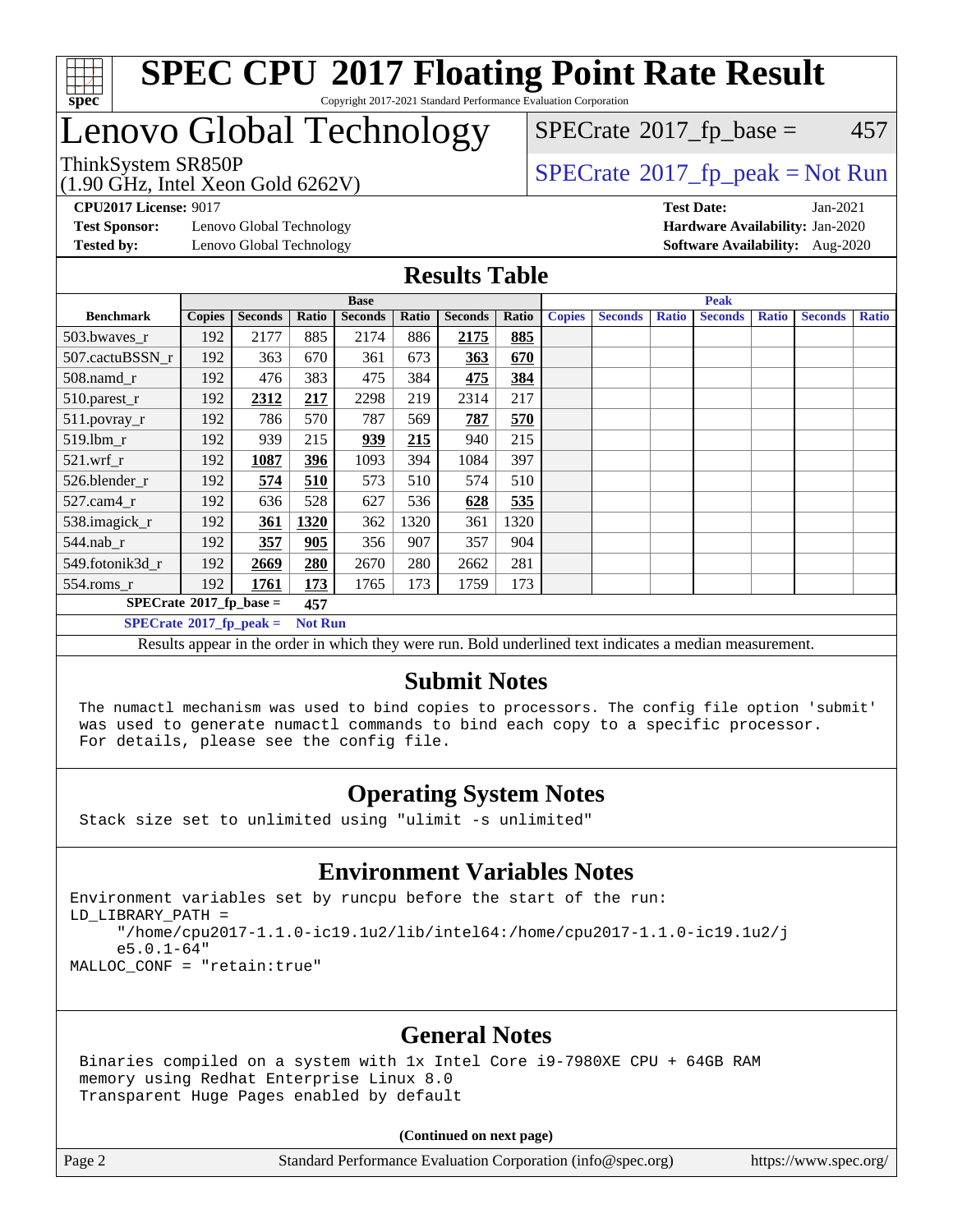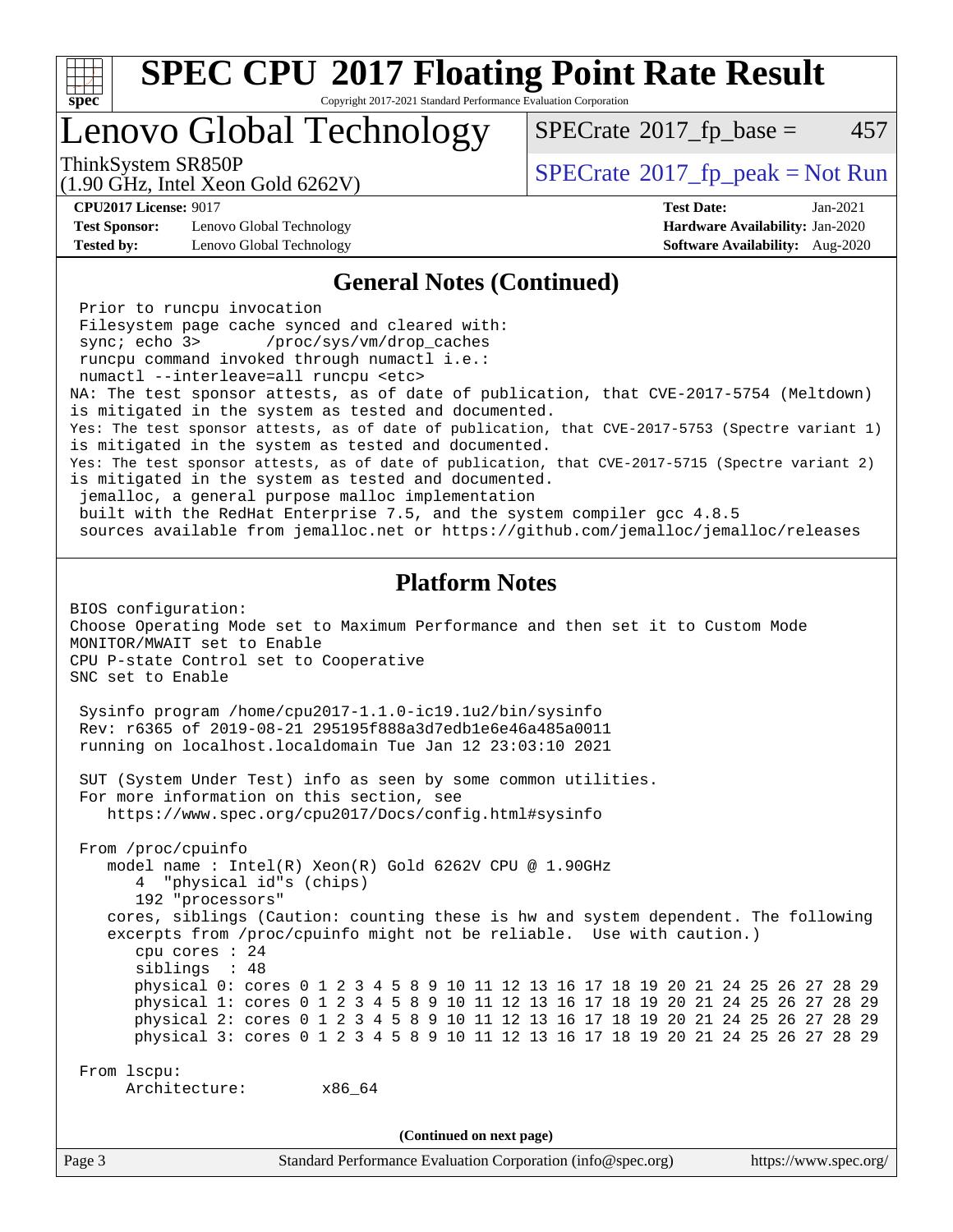

# **[SPEC CPU](http://www.spec.org/auto/cpu2017/Docs/result-fields.html#SPECCPU2017FloatingPointRateResult)[2017 Floating Point Rate Result](http://www.spec.org/auto/cpu2017/Docs/result-fields.html#SPECCPU2017FloatingPointRateResult)**

Copyright 2017-2021 Standard Performance Evaluation Corporation

Lenovo Global Technology

 $SPECTate@2017_fp\_base = 457$ 

(1.90 GHz, Intel Xeon Gold 6262V)

ThinkSystem SR850P<br>(1.90 GHz, Intel Xeon Gold 6262V) [SPECrate](http://www.spec.org/auto/cpu2017/Docs/result-fields.html#SPECrate2017fppeak)®[2017\\_fp\\_peak = N](http://www.spec.org/auto/cpu2017/Docs/result-fields.html#SPECrate2017fppeak)ot Run

**[CPU2017 License:](http://www.spec.org/auto/cpu2017/Docs/result-fields.html#CPU2017License)** 9017 **[Test Date:](http://www.spec.org/auto/cpu2017/Docs/result-fields.html#TestDate)** Jan-2021

**[Test Sponsor:](http://www.spec.org/auto/cpu2017/Docs/result-fields.html#TestSponsor)** Lenovo Global Technology **[Hardware Availability:](http://www.spec.org/auto/cpu2017/Docs/result-fields.html#HardwareAvailability)** Jan-2020 **[Tested by:](http://www.spec.org/auto/cpu2017/Docs/result-fields.html#Testedby)** Lenovo Global Technology **[Software Availability:](http://www.spec.org/auto/cpu2017/Docs/result-fields.html#SoftwareAvailability)** Aug-2020

#### **[Platform Notes \(Continued\)](http://www.spec.org/auto/cpu2017/Docs/result-fields.html#PlatformNotes)**

| $CPU$ op-mode( $s$ ):    |                              | $32$ -bit, $64$ -bit                                                                 |
|--------------------------|------------------------------|--------------------------------------------------------------------------------------|
| Byte Order:              |                              | Little Endian                                                                        |
| CPU(s):                  |                              | 192                                                                                  |
|                          | On-line CPU(s) list: $0-191$ |                                                                                      |
| Thread(s) per core:      |                              | 2                                                                                    |
| $Core(s)$ per socket:    |                              | 24                                                                                   |
| Socket(s):               |                              | 4                                                                                    |
| NUMA node(s):            |                              | 8                                                                                    |
| Vendor ID:               |                              | GenuineIntel                                                                         |
| CPU family:              |                              | 6                                                                                    |
| Model:                   |                              | 85                                                                                   |
| Model name:              |                              | $Intel(R) Xeon(R) Gold 6262V CPU @ 1.90GHz$                                          |
| Stepping:                |                              | 7                                                                                    |
| CPU MHz:                 |                              | 802.027                                                                              |
| CPU max MHz:             |                              | 3600.0000                                                                            |
| CPU min MHz:             |                              | 800.0000                                                                             |
| BogoMIPS:                |                              | 3800.00                                                                              |
| Virtualization:          |                              | $VT - x$                                                                             |
| L1d cache:               |                              | 32K                                                                                  |
| Lli cache:               |                              | 32K                                                                                  |
| $L2$ cache:              |                              | 1024K                                                                                |
| $L3$ cache:              |                              | 33792K                                                                               |
| NUMA node0 CPU(s):       |                              | $0-2, 6-8, 12-14, 18-20, 96-98, 102-104, 108-110, 114-116$                           |
|                          |                              | 3-5, 9-11, 15-17, 21-23, 99-101, 105-107, 111-113, 117-119                           |
| NUMA nodel CPU(s):       |                              | 24-26, 30-32, 36-38, 42-44, 120-122, 126-128, 132-134, 138-140                       |
| NUMA $node2$ $CPU(s):$   |                              |                                                                                      |
| NUMA $node3$ $CPU(s):$   |                              | 27-29, 33-35, 39-41, 45-47, 123-125, 129-131, 135-137, 141-143                       |
| NUMA node4 CPU(s):       |                              | 48-50, 54-56, 60-62, 66-68, 144-146, 150-152, 156-158, 162-164                       |
| NUMA node5 CPU(s):       |                              | 51-53, 57-59, 63-65, 69-71, 147-149, 153-155, 159-161, 165-167                       |
| NUMA node6 $CPU(s):$     |                              | 72-74, 78-80, 84-86, 90-92, 168-170, 174-176, 180-182, 186-188                       |
| NUMA $node7$ CPU $(s)$ : |                              | 75-77, 81-83, 87-89, 93-95, 171-173, 177-179, 183-185, 189-191                       |
| Flaqs:                   |                              | fpu vme de pse tsc msr pae mce cx8 apic sep mtrr pge mca cmov                        |
|                          |                              | pat pse36 clflush dts acpi mmx fxsr sse sse2 ss ht tm pbe syscall nx pdpelgb rdtscp  |
|                          |                              | lm constant_tsc art arch_perfmon pebs bts rep_good nopl xtopology nonstop_tsc cpuid  |
|                          |                              | aperfmperf pni pclmulqdq dtes64 monitor ds_cpl vmx smx est tm2 ssse3 sdbg fma cx16   |
|                          |                              | xtpr pdcm pcid dca sse4_1 sse4_2 x2apic movbe popcnt tsc_deadline_timer aes xsave    |
|                          |                              | avx f16c rdrand lahf_lm abm 3dnowprefetch cpuid_fault epb cat_13 cdp_13              |
|                          |                              | invpcid_single intel_ppin ssbd mba ibrs ibpb stibp ibrs_enhanced tpr_shadow vnmi     |
|                          |                              | flexpriority ept vpid fsgsbase tsc_adjust bmil hle avx2 smep bmi2 erms invpcid rtm   |
|                          |                              | cqm mpx rdt_a avx512f avx512dq rdseed adx smap clflushopt clwb intel_pt avx512cd     |
|                          |                              | avx512bw avx512vl xsaveopt xsavec xgetbvl xsaves cqm_llc cqm_occup_llc cqm_mbm_total |
|                          |                              | cqm_mbm_local dtherm ida arat pln pts hwp hwp_act_window hwp_epp hwp_pkg_req pku     |
|                          |                              | ospke avx512_vnni flush_l1d arch_capabilities                                        |
|                          |                              |                                                                                      |
| /proc/cpuinfo cache data |                              |                                                                                      |
| cache size : 33792 KB    |                              |                                                                                      |
|                          |                              |                                                                                      |
| From numactl --hardware  |                              | WARNING: a numactl 'node' might or might not correspond to a                         |

Page 4 Standard Performance Evaluation Corporation [\(info@spec.org\)](mailto:info@spec.org) <https://www.spec.org/> **(Continued on next page)**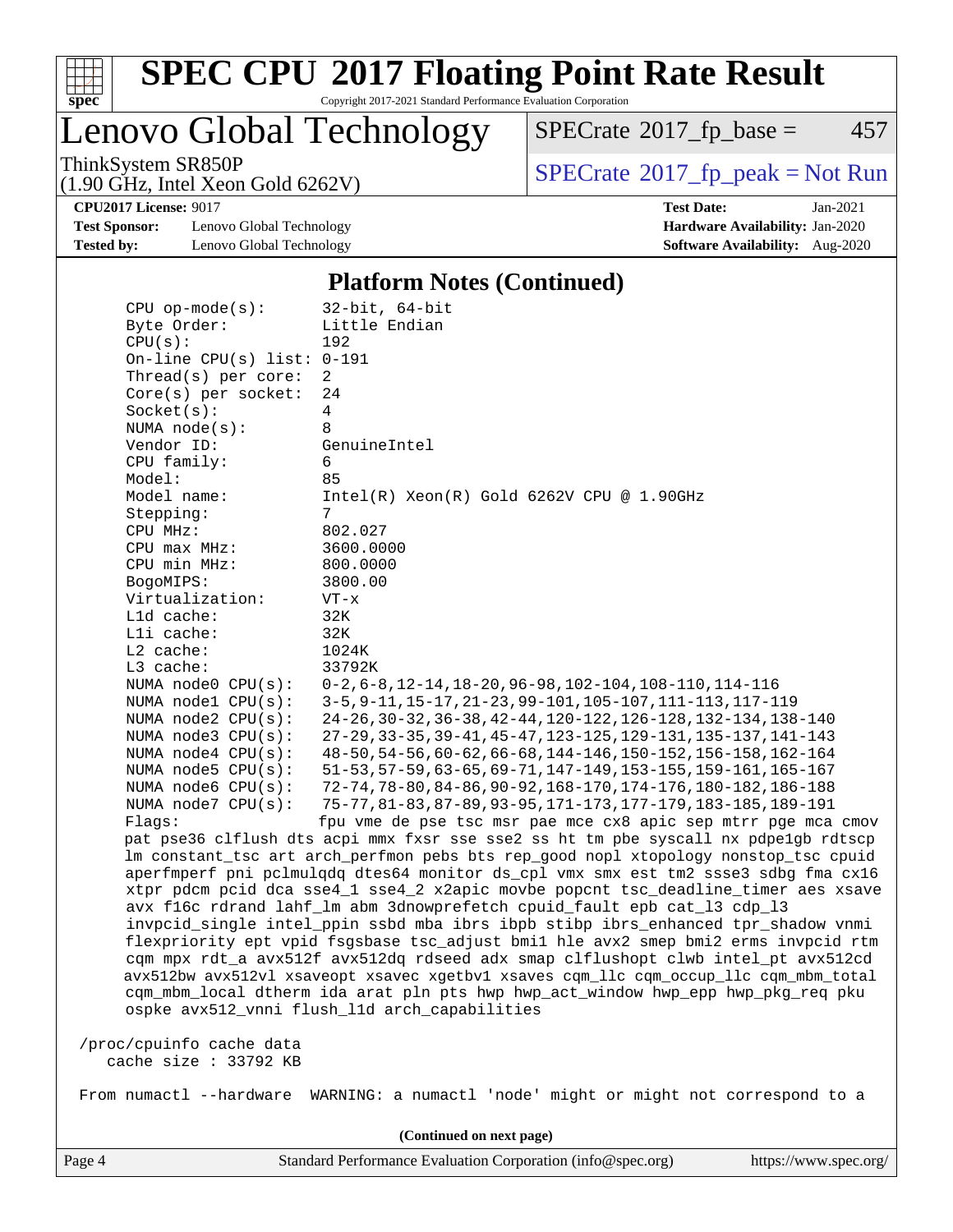

# **[SPEC CPU](http://www.spec.org/auto/cpu2017/Docs/result-fields.html#SPECCPU2017FloatingPointRateResult)[2017 Floating Point Rate Result](http://www.spec.org/auto/cpu2017/Docs/result-fields.html#SPECCPU2017FloatingPointRateResult)**

Copyright 2017-2021 Standard Performance Evaluation Corporation

## Lenovo Global Technology

 $SPECTate@2017<sub>fr</sub> base = 457$ 

ThinkSystem SR850P<br>(1.00 CHz, Intel Year Gald 6262V) [SPECrate](http://www.spec.org/auto/cpu2017/Docs/result-fields.html#SPECrate2017fppeak)®[2017\\_fp\\_peak = N](http://www.spec.org/auto/cpu2017/Docs/result-fields.html#SPECrate2017fppeak)ot Run

**[Test Sponsor:](http://www.spec.org/auto/cpu2017/Docs/result-fields.html#TestSponsor)** Lenovo Global Technology **[Hardware Availability:](http://www.spec.org/auto/cpu2017/Docs/result-fields.html#HardwareAvailability)** Jan-2020 **[Tested by:](http://www.spec.org/auto/cpu2017/Docs/result-fields.html#Testedby)** Lenovo Global Technology **[Software Availability:](http://www.spec.org/auto/cpu2017/Docs/result-fields.html#SoftwareAvailability)** Aug-2020

(1.90 GHz, Intel Xeon Gold 6262V)

**[CPU2017 License:](http://www.spec.org/auto/cpu2017/Docs/result-fields.html#CPU2017License)** 9017 **[Test Date:](http://www.spec.org/auto/cpu2017/Docs/result-fields.html#TestDate)** Jan-2021

## **[Platform Notes \(Continued\)](http://www.spec.org/auto/cpu2017/Docs/result-fields.html#PlatformNotes)**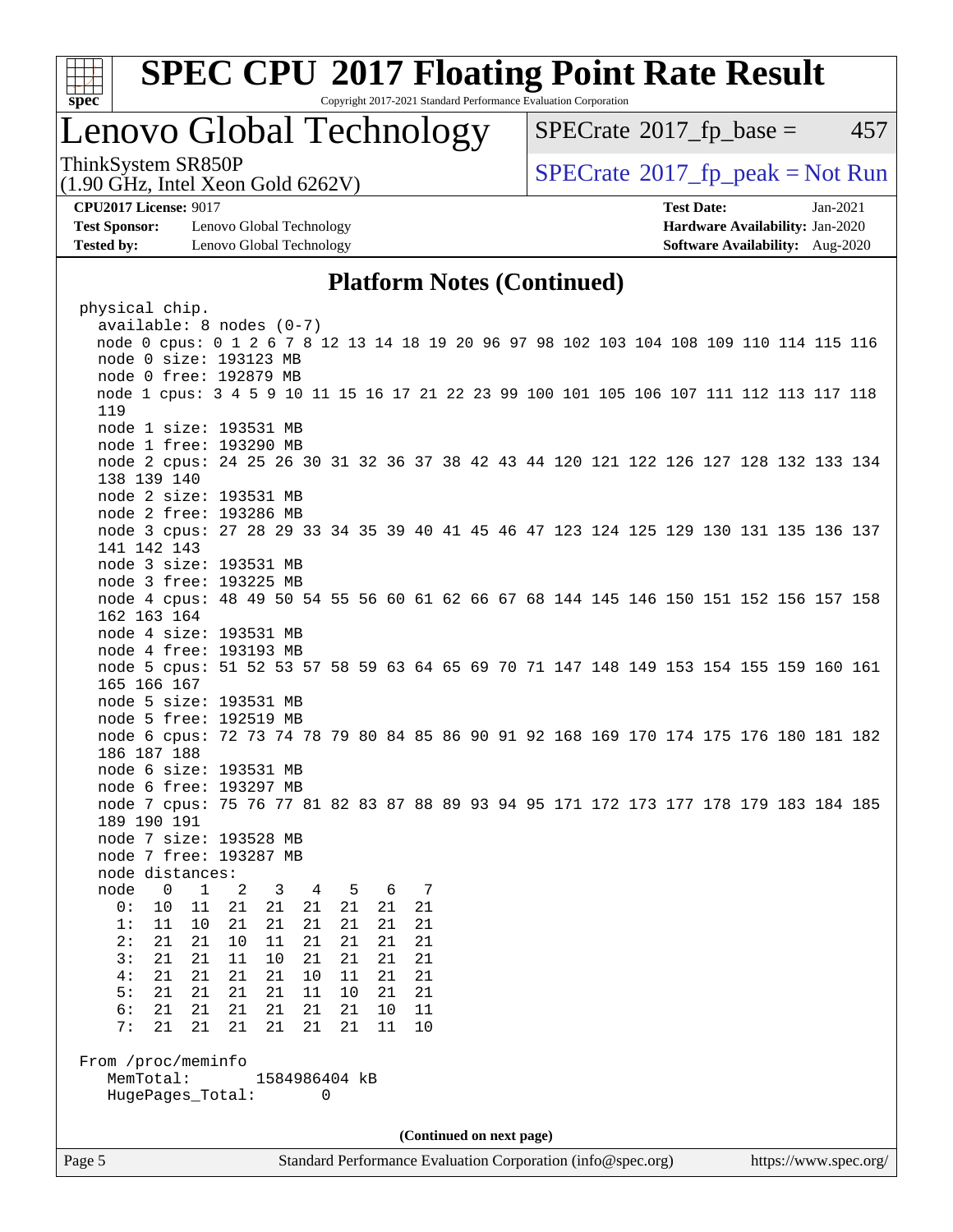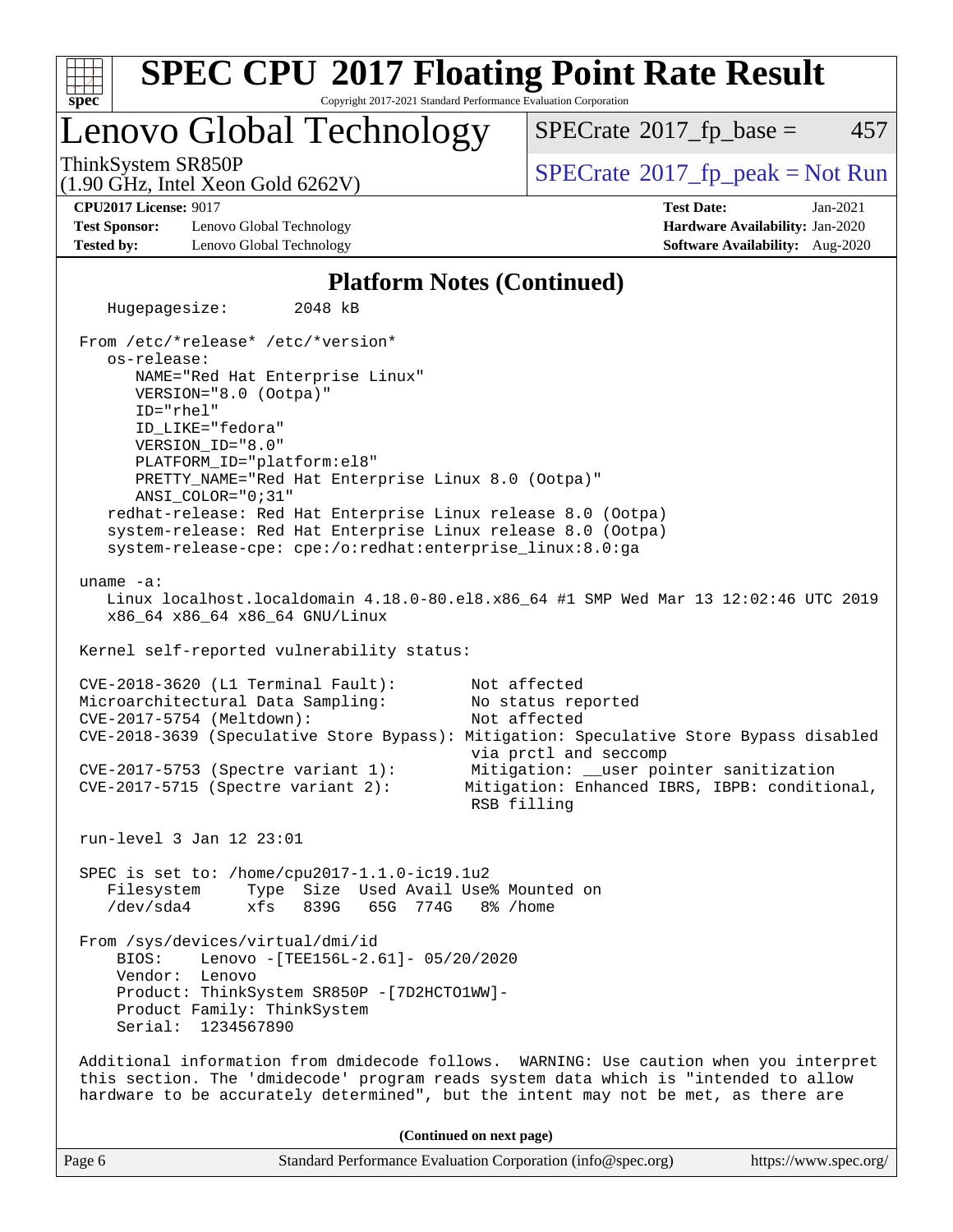

## Lenovo Global Technology

 $SPECTate$ <sup>®</sup>[2017\\_fp\\_base =](http://www.spec.org/auto/cpu2017/Docs/result-fields.html#SPECrate2017fpbase) 457

(1.90 GHz, Intel Xeon Gold 6262V)

ThinkSystem SR850P<br>(1.00 CHz, Intel Year Gald 6262V) [SPECrate](http://www.spec.org/auto/cpu2017/Docs/result-fields.html#SPECrate2017fppeak)®[2017\\_fp\\_peak = N](http://www.spec.org/auto/cpu2017/Docs/result-fields.html#SPECrate2017fppeak)ot Run

**[Test Sponsor:](http://www.spec.org/auto/cpu2017/Docs/result-fields.html#TestSponsor)** Lenovo Global Technology **[Hardware Availability:](http://www.spec.org/auto/cpu2017/Docs/result-fields.html#HardwareAvailability)** Jan-2020 **[Tested by:](http://www.spec.org/auto/cpu2017/Docs/result-fields.html#Testedby)** Lenovo Global Technology **[Software Availability:](http://www.spec.org/auto/cpu2017/Docs/result-fields.html#SoftwareAvailability)** Aug-2020

**[CPU2017 License:](http://www.spec.org/auto/cpu2017/Docs/result-fields.html#CPU2017License)** 9017 **[Test Date:](http://www.spec.org/auto/cpu2017/Docs/result-fields.html#TestDate)** Jan-2021

### **[Platform Notes \(Continued\)](http://www.spec.org/auto/cpu2017/Docs/result-fields.html#PlatformNotes)**

 frequent changes to hardware, firmware, and the "DMTF SMBIOS" standard. Memory:

48x Samsung M393A4K40CB2-CVF 32 GB 2 rank 2933

 (End of data from sysinfo program) Memory on this system run at 2400 MHz due to CPU limitation.

## **[Compiler Version Notes](http://www.spec.org/auto/cpu2017/Docs/result-fields.html#CompilerVersionNotes)**

============================================================================== C  $| 519.1bm_r(base) 538.imagick_r(base) 544.nab_r(base)$ ------------------------------------------------------------------------------ Intel(R) C Compiler for applications running on  $Intel(R) 64$ , Version 19.1.2.275 Build 20200604 Copyright (C) 1985-2020 Intel Corporation. All rights reserved. ------------------------------------------------------------------------------ ==============================================================================  $C++$  | 508.namd\_r(base) 510.parest\_r(base) ------------------------------------------------------------------------------ Intel(R) C++ Compiler for applications running on Intel(R) 64, Version 19.1.2.275 Build 20200604 Copyright (C) 1985-2020 Intel Corporation. All rights reserved. ------------------------------------------------------------------------------ ==============================================================================  $C++$ ,  $C$  | 511.povray\_r(base) 526.blender\_r(base) ------------------------------------------------------------------------------ Intel(R) C++ Compiler for applications running on Intel(R) 64, Version 19.1.2.275 Build 20200604 Copyright (C) 1985-2020 Intel Corporation. All rights reserved. Intel(R) C Compiler for applications running on Intel(R) 64, Version 19.1.2.275 Build 20200604 Copyright (C) 1985-2020 Intel Corporation. All rights reserved. ------------------------------------------------------------------------------ ============================================================================== C++, C, Fortran | 507.cactuBSSN\_r(base) ------------------------------------------------------------------------------ Intel(R) C++ Compiler for applications running on Intel(R) 64, Version 19.1.2.275 Build 20200604 Copyright (C) 1985-2020 Intel Corporation. All rights reserved. Intel(R) C Compiler for applications running on Intel(R) 64, Version 19.1.2.275 Build 20200604 Copyright (C) 1985-2020 Intel Corporation. All rights reserved. Intel(R) Fortran Intel(R) 64 Compiler for applications running on Intel(R) **(Continued on next page)**

| Page 7 | Standard Performance Evaluation Corporation (info@spec.org) | https://www.spec.org/ |
|--------|-------------------------------------------------------------|-----------------------|
|        |                                                             |                       |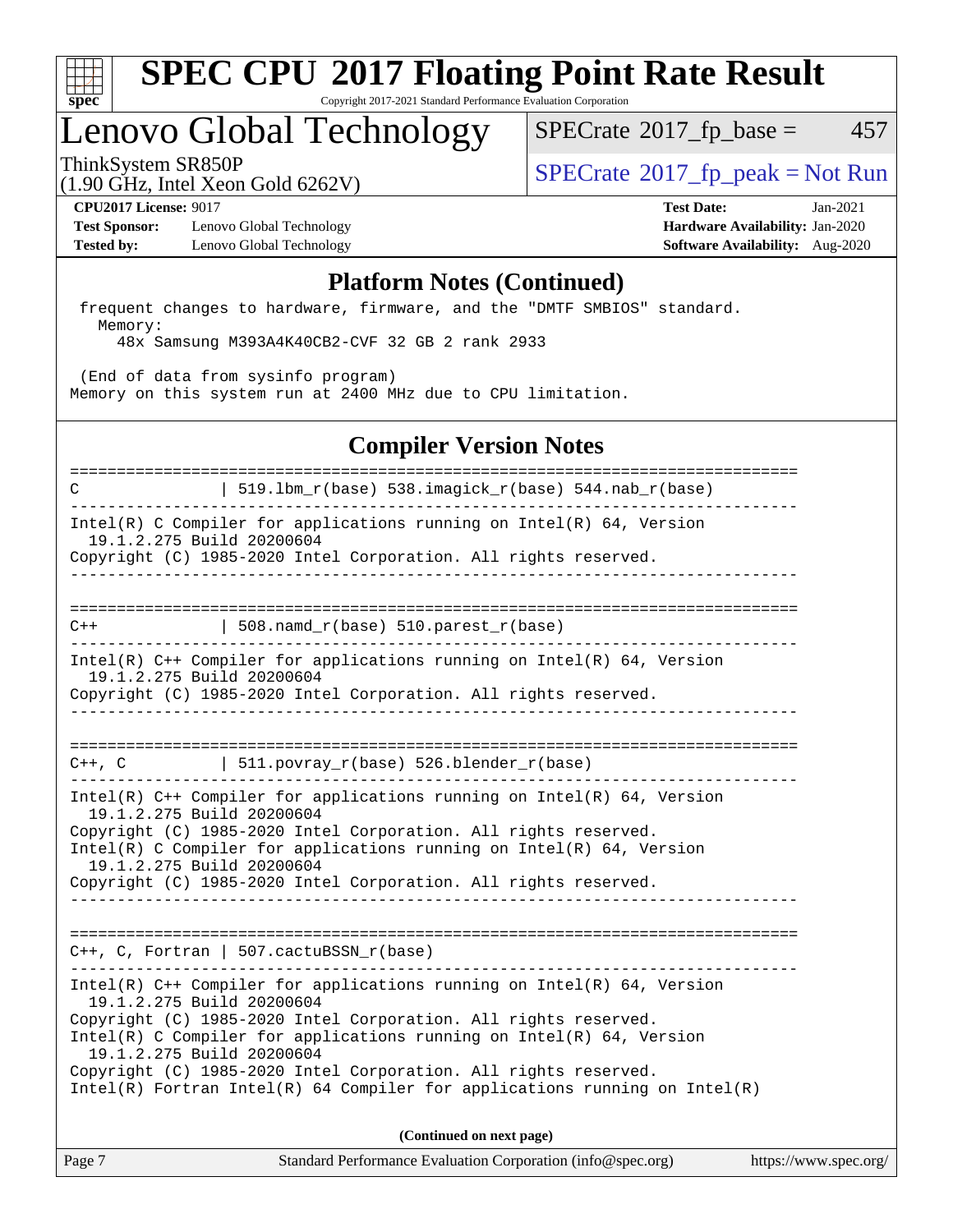

# **[SPEC CPU](http://www.spec.org/auto/cpu2017/Docs/result-fields.html#SPECCPU2017FloatingPointRateResult)[2017 Floating Point Rate Result](http://www.spec.org/auto/cpu2017/Docs/result-fields.html#SPECCPU2017FloatingPointRateResult)**

Copyright 2017-2021 Standard Performance Evaluation Corporation

Lenovo Global Technology

 $SPECTate@2017_fp\_base = 457$ 

ThinkSystem SR850P<br>(1.90 GHz, Intel Xeon Gold 6262V)

 $SPECTate@2017<sub>fr</sub> peak = Not Run$ 

**[Test Sponsor:](http://www.spec.org/auto/cpu2017/Docs/result-fields.html#TestSponsor)** Lenovo Global Technology **[Hardware Availability:](http://www.spec.org/auto/cpu2017/Docs/result-fields.html#HardwareAvailability)** Jan-2020 **[Tested by:](http://www.spec.org/auto/cpu2017/Docs/result-fields.html#Testedby)** Lenovo Global Technology **[Software Availability:](http://www.spec.org/auto/cpu2017/Docs/result-fields.html#SoftwareAvailability)** Aug-2020

**[CPU2017 License:](http://www.spec.org/auto/cpu2017/Docs/result-fields.html#CPU2017License)** 9017 **[Test Date:](http://www.spec.org/auto/cpu2017/Docs/result-fields.html#TestDate)** Jan-2021

## **[Compiler Version Notes \(Continued\)](http://www.spec.org/auto/cpu2017/Docs/result-fields.html#CompilerVersionNotes)**

| 64, Version 19.1.2.275 Build 20200623<br>Copyright (C) 1985-2020 Intel Corporation. All rights reserved.<br>_________________________________                                                                                                                                                                                                                     |  |
|-------------------------------------------------------------------------------------------------------------------------------------------------------------------------------------------------------------------------------------------------------------------------------------------------------------------------------------------------------------------|--|
| Fortran $\vert$ 503.bwaves r(base) 549.fotonik3d r(base) 554.roms r(base)                                                                                                                                                                                                                                                                                         |  |
| Intel(R) Fortran Intel(R) 64 Compiler for applications running on Intel(R)<br>64, Version 19.1.2.275 Build 20200623<br>Copyright (C) 1985-2020 Intel Corporation. All rights reserved.<br>=======================                                                                                                                                                 |  |
| Fortran, $C$   521.wrf_r(base) 527.cam4_r(base)                                                                                                                                                                                                                                                                                                                   |  |
| Intel(R) Fortran Intel(R) 64 Compiler for applications running on Intel(R)<br>64, Version 19.1.2.275 Build 20200623<br>Copyright (C) 1985-2020 Intel Corporation. All rights reserved.<br>Intel(R) C Compiler for applications running on Intel(R) $64$ , Version<br>19.1.2.275 Build 20200604<br>Copyright (C) 1985-2020 Intel Corporation. All rights reserved. |  |

## **[Base Compiler Invocation](http://www.spec.org/auto/cpu2017/Docs/result-fields.html#BaseCompilerInvocation)**

[C benchmarks](http://www.spec.org/auto/cpu2017/Docs/result-fields.html#Cbenchmarks): [icc](http://www.spec.org/cpu2017/results/res2021q1/cpu2017-20210118-24840.flags.html#user_CCbase_intel_icc_66fc1ee009f7361af1fbd72ca7dcefbb700085f36577c54f309893dd4ec40d12360134090235512931783d35fd58c0460139e722d5067c5574d8eaf2b3e37e92)

[C++ benchmarks:](http://www.spec.org/auto/cpu2017/Docs/result-fields.html#CXXbenchmarks) [icpc](http://www.spec.org/cpu2017/results/res2021q1/cpu2017-20210118-24840.flags.html#user_CXXbase_intel_icpc_c510b6838c7f56d33e37e94d029a35b4a7bccf4766a728ee175e80a419847e808290a9b78be685c44ab727ea267ec2f070ec5dc83b407c0218cded6866a35d07)

[Fortran benchmarks](http://www.spec.org/auto/cpu2017/Docs/result-fields.html#Fortranbenchmarks): [ifort](http://www.spec.org/cpu2017/results/res2021q1/cpu2017-20210118-24840.flags.html#user_FCbase_intel_ifort_8111460550e3ca792625aed983ce982f94888b8b503583aa7ba2b8303487b4d8a21a13e7191a45c5fd58ff318f48f9492884d4413fa793fd88dd292cad7027ca)

[Benchmarks using both Fortran and C](http://www.spec.org/auto/cpu2017/Docs/result-fields.html#BenchmarksusingbothFortranandC): [ifort](http://www.spec.org/cpu2017/results/res2021q1/cpu2017-20210118-24840.flags.html#user_CC_FCbase_intel_ifort_8111460550e3ca792625aed983ce982f94888b8b503583aa7ba2b8303487b4d8a21a13e7191a45c5fd58ff318f48f9492884d4413fa793fd88dd292cad7027ca) [icc](http://www.spec.org/cpu2017/results/res2021q1/cpu2017-20210118-24840.flags.html#user_CC_FCbase_intel_icc_66fc1ee009f7361af1fbd72ca7dcefbb700085f36577c54f309893dd4ec40d12360134090235512931783d35fd58c0460139e722d5067c5574d8eaf2b3e37e92)

[Benchmarks using both C and C++](http://www.spec.org/auto/cpu2017/Docs/result-fields.html#BenchmarksusingbothCandCXX): [icpc](http://www.spec.org/cpu2017/results/res2021q1/cpu2017-20210118-24840.flags.html#user_CC_CXXbase_intel_icpc_c510b6838c7f56d33e37e94d029a35b4a7bccf4766a728ee175e80a419847e808290a9b78be685c44ab727ea267ec2f070ec5dc83b407c0218cded6866a35d07) [icc](http://www.spec.org/cpu2017/results/res2021q1/cpu2017-20210118-24840.flags.html#user_CC_CXXbase_intel_icc_66fc1ee009f7361af1fbd72ca7dcefbb700085f36577c54f309893dd4ec40d12360134090235512931783d35fd58c0460139e722d5067c5574d8eaf2b3e37e92)

[Benchmarks using Fortran, C, and C++:](http://www.spec.org/auto/cpu2017/Docs/result-fields.html#BenchmarksusingFortranCandCXX) [icpc](http://www.spec.org/cpu2017/results/res2021q1/cpu2017-20210118-24840.flags.html#user_CC_CXX_FCbase_intel_icpc_c510b6838c7f56d33e37e94d029a35b4a7bccf4766a728ee175e80a419847e808290a9b78be685c44ab727ea267ec2f070ec5dc83b407c0218cded6866a35d07) [icc](http://www.spec.org/cpu2017/results/res2021q1/cpu2017-20210118-24840.flags.html#user_CC_CXX_FCbase_intel_icc_66fc1ee009f7361af1fbd72ca7dcefbb700085f36577c54f309893dd4ec40d12360134090235512931783d35fd58c0460139e722d5067c5574d8eaf2b3e37e92) [ifort](http://www.spec.org/cpu2017/results/res2021q1/cpu2017-20210118-24840.flags.html#user_CC_CXX_FCbase_intel_ifort_8111460550e3ca792625aed983ce982f94888b8b503583aa7ba2b8303487b4d8a21a13e7191a45c5fd58ff318f48f9492884d4413fa793fd88dd292cad7027ca)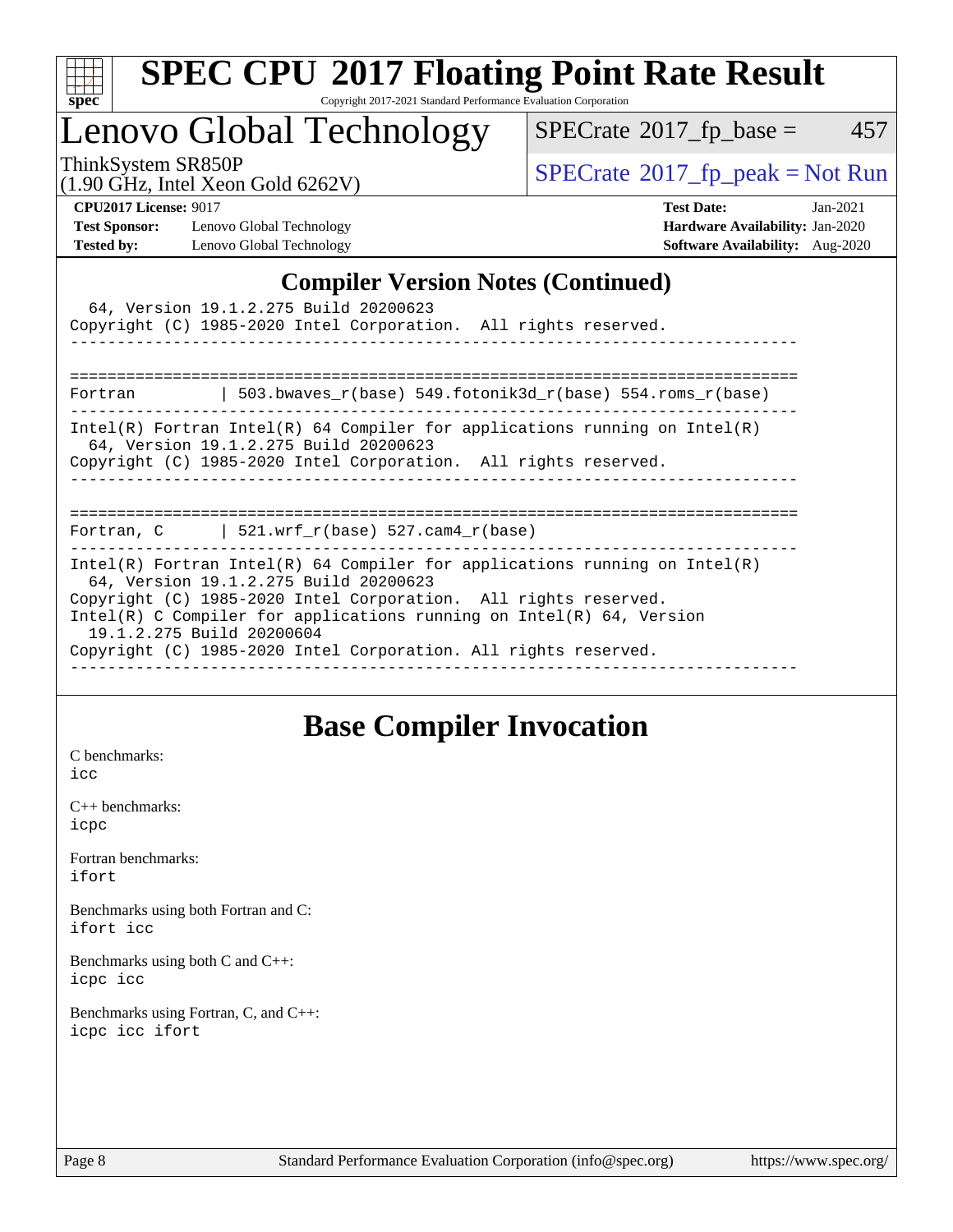

Lenovo Global Technology

 $SPECTate$ <sup>®</sup>[2017\\_fp\\_base =](http://www.spec.org/auto/cpu2017/Docs/result-fields.html#SPECrate2017fpbase) 457

ThinkSystem SR850P<br>(1.90 GHz, Intel Xeon Gold 6262V)

 $SPECTate$ <sup>®</sup>[2017\\_fp\\_peak = N](http://www.spec.org/auto/cpu2017/Docs/result-fields.html#SPECrate2017fppeak)ot Run

**[Test Sponsor:](http://www.spec.org/auto/cpu2017/Docs/result-fields.html#TestSponsor)** Lenovo Global Technology **[Hardware Availability:](http://www.spec.org/auto/cpu2017/Docs/result-fields.html#HardwareAvailability)** Jan-2020 **[Tested by:](http://www.spec.org/auto/cpu2017/Docs/result-fields.html#Testedby)** Lenovo Global Technology **[Software Availability:](http://www.spec.org/auto/cpu2017/Docs/result-fields.html#SoftwareAvailability)** Aug-2020

**[CPU2017 License:](http://www.spec.org/auto/cpu2017/Docs/result-fields.html#CPU2017License)** 9017 **[Test Date:](http://www.spec.org/auto/cpu2017/Docs/result-fields.html#TestDate)** Jan-2021

## **[Base Portability Flags](http://www.spec.org/auto/cpu2017/Docs/result-fields.html#BasePortabilityFlags)**

 503.bwaves\_r: [-DSPEC\\_LP64](http://www.spec.org/cpu2017/results/res2021q1/cpu2017-20210118-24840.flags.html#suite_basePORTABILITY503_bwaves_r_DSPEC_LP64) 507.cactuBSSN\_r: [-DSPEC\\_LP64](http://www.spec.org/cpu2017/results/res2021q1/cpu2017-20210118-24840.flags.html#suite_basePORTABILITY507_cactuBSSN_r_DSPEC_LP64) 508.namd\_r: [-DSPEC\\_LP64](http://www.spec.org/cpu2017/results/res2021q1/cpu2017-20210118-24840.flags.html#suite_basePORTABILITY508_namd_r_DSPEC_LP64) 510.parest\_r: [-DSPEC\\_LP64](http://www.spec.org/cpu2017/results/res2021q1/cpu2017-20210118-24840.flags.html#suite_basePORTABILITY510_parest_r_DSPEC_LP64) 511.povray\_r: [-DSPEC\\_LP64](http://www.spec.org/cpu2017/results/res2021q1/cpu2017-20210118-24840.flags.html#suite_basePORTABILITY511_povray_r_DSPEC_LP64) 519.lbm\_r: [-DSPEC\\_LP64](http://www.spec.org/cpu2017/results/res2021q1/cpu2017-20210118-24840.flags.html#suite_basePORTABILITY519_lbm_r_DSPEC_LP64) 521.wrf\_r: [-DSPEC\\_LP64](http://www.spec.org/cpu2017/results/res2021q1/cpu2017-20210118-24840.flags.html#suite_basePORTABILITY521_wrf_r_DSPEC_LP64) [-DSPEC\\_CASE\\_FLAG](http://www.spec.org/cpu2017/results/res2021q1/cpu2017-20210118-24840.flags.html#b521.wrf_r_baseCPORTABILITY_DSPEC_CASE_FLAG) [-convert big\\_endian](http://www.spec.org/cpu2017/results/res2021q1/cpu2017-20210118-24840.flags.html#user_baseFPORTABILITY521_wrf_r_convert_big_endian_c3194028bc08c63ac5d04de18c48ce6d347e4e562e8892b8bdbdc0214820426deb8554edfa529a3fb25a586e65a3d812c835984020483e7e73212c4d31a38223) 526.blender\_r: [-DSPEC\\_LP64](http://www.spec.org/cpu2017/results/res2021q1/cpu2017-20210118-24840.flags.html#suite_basePORTABILITY526_blender_r_DSPEC_LP64) [-DSPEC\\_LINUX](http://www.spec.org/cpu2017/results/res2021q1/cpu2017-20210118-24840.flags.html#b526.blender_r_baseCPORTABILITY_DSPEC_LINUX) [-funsigned-char](http://www.spec.org/cpu2017/results/res2021q1/cpu2017-20210118-24840.flags.html#user_baseCPORTABILITY526_blender_r_force_uchar_40c60f00ab013830e2dd6774aeded3ff59883ba5a1fc5fc14077f794d777847726e2a5858cbc7672e36e1b067e7e5c1d9a74f7176df07886a243d7cc18edfe67) 527.cam4\_r: [-DSPEC\\_LP64](http://www.spec.org/cpu2017/results/res2021q1/cpu2017-20210118-24840.flags.html#suite_basePORTABILITY527_cam4_r_DSPEC_LP64) [-DSPEC\\_CASE\\_FLAG](http://www.spec.org/cpu2017/results/res2021q1/cpu2017-20210118-24840.flags.html#b527.cam4_r_baseCPORTABILITY_DSPEC_CASE_FLAG) 538.imagick\_r: [-DSPEC\\_LP64](http://www.spec.org/cpu2017/results/res2021q1/cpu2017-20210118-24840.flags.html#suite_basePORTABILITY538_imagick_r_DSPEC_LP64) 544.nab\_r: [-DSPEC\\_LP64](http://www.spec.org/cpu2017/results/res2021q1/cpu2017-20210118-24840.flags.html#suite_basePORTABILITY544_nab_r_DSPEC_LP64) 549.fotonik3d\_r: [-DSPEC\\_LP64](http://www.spec.org/cpu2017/results/res2021q1/cpu2017-20210118-24840.flags.html#suite_basePORTABILITY549_fotonik3d_r_DSPEC_LP64) 554.roms\_r: [-DSPEC\\_LP64](http://www.spec.org/cpu2017/results/res2021q1/cpu2017-20210118-24840.flags.html#suite_basePORTABILITY554_roms_r_DSPEC_LP64)

**[Base Optimization Flags](http://www.spec.org/auto/cpu2017/Docs/result-fields.html#BaseOptimizationFlags)**

[C benchmarks](http://www.spec.org/auto/cpu2017/Docs/result-fields.html#Cbenchmarks):

[-m64](http://www.spec.org/cpu2017/results/res2021q1/cpu2017-20210118-24840.flags.html#user_CCbase_m64-icc) [-qnextgen](http://www.spec.org/cpu2017/results/res2021q1/cpu2017-20210118-24840.flags.html#user_CCbase_f-qnextgen) [-std=c11](http://www.spec.org/cpu2017/results/res2021q1/cpu2017-20210118-24840.flags.html#user_CCbase_std-icc-std_0e1c27790398a4642dfca32ffe6c27b5796f9c2d2676156f2e42c9c44eaad0c049b1cdb667a270c34d979996257aeb8fc440bfb01818dbc9357bd9d174cb8524) [-Wl,-plugin-opt=-x86-branches-within-32B-boundaries](http://www.spec.org/cpu2017/results/res2021q1/cpu2017-20210118-24840.flags.html#user_CCbase_f-x86-branches-within-32B-boundaries_0098b4e4317ae60947b7b728078a624952a08ac37a3c797dfb4ffeb399e0c61a9dd0f2f44ce917e9361fb9076ccb15e7824594512dd315205382d84209e912f3) [-Wl,-z,muldefs](http://www.spec.org/cpu2017/results/res2021q1/cpu2017-20210118-24840.flags.html#user_CCbase_link_force_multiple1_b4cbdb97b34bdee9ceefcfe54f4c8ea74255f0b02a4b23e853cdb0e18eb4525ac79b5a88067c842dd0ee6996c24547a27a4b99331201badda8798ef8a743f577) [-xCORE-AVX512](http://www.spec.org/cpu2017/results/res2021q1/cpu2017-20210118-24840.flags.html#user_CCbase_f-xCORE-AVX512) [-Ofast](http://www.spec.org/cpu2017/results/res2021q1/cpu2017-20210118-24840.flags.html#user_CCbase_f-Ofast) [-ffast-math](http://www.spec.org/cpu2017/results/res2021q1/cpu2017-20210118-24840.flags.html#user_CCbase_f-ffast-math) [-flto](http://www.spec.org/cpu2017/results/res2021q1/cpu2017-20210118-24840.flags.html#user_CCbase_f-flto) [-mfpmath=sse](http://www.spec.org/cpu2017/results/res2021q1/cpu2017-20210118-24840.flags.html#user_CCbase_f-mfpmath_70eb8fac26bde974f8ab713bc9086c5621c0b8d2f6c86f38af0bd7062540daf19db5f3a066d8c6684be05d84c9b6322eb3b5be6619d967835195b93d6c02afa1) [-funroll-loops](http://www.spec.org/cpu2017/results/res2021q1/cpu2017-20210118-24840.flags.html#user_CCbase_f-funroll-loops) [-qopt-mem-layout-trans=4](http://www.spec.org/cpu2017/results/res2021q1/cpu2017-20210118-24840.flags.html#user_CCbase_f-qopt-mem-layout-trans_fa39e755916c150a61361b7846f310bcdf6f04e385ef281cadf3647acec3f0ae266d1a1d22d972a7087a248fd4e6ca390a3634700869573d231a252c784941a8) [-L/usr/local/jemalloc64-5.0.1/lib](http://www.spec.org/cpu2017/results/res2021q1/cpu2017-20210118-24840.flags.html#user_CCbase_jemalloc_link_path64_1_cc289568b1a6c0fd3b62c91b824c27fcb5af5e8098e6ad028160d21144ef1b8aef3170d2acf0bee98a8da324cfe4f67d0a3d0c4cc4673d993d694dc2a0df248b) [-ljemalloc](http://www.spec.org/cpu2017/results/res2021q1/cpu2017-20210118-24840.flags.html#user_CCbase_jemalloc_link_lib_d1249b907c500fa1c0672f44f562e3d0f79738ae9e3c4a9c376d49f265a04b9c99b167ecedbf6711b3085be911c67ff61f150a17b3472be731631ba4d0471706)

[C++ benchmarks:](http://www.spec.org/auto/cpu2017/Docs/result-fields.html#CXXbenchmarks)

```
-m64 -qnextgen -Wl,-plugin-opt=-x86-branches-within-32B-boundaries
-Wl,-z,muldefs -xCORE-AVX512 -Ofast -ffast-math -flto -mfpmath=sse
-funroll-loops -qopt-mem-layout-trans=4
-L/usr/local/jemalloc64-5.0.1/lib -ljemalloc
```
[Fortran benchmarks](http://www.spec.org/auto/cpu2017/Docs/result-fields.html#Fortranbenchmarks):

[-m64](http://www.spec.org/cpu2017/results/res2021q1/cpu2017-20210118-24840.flags.html#user_FCbase_m64-icc) [-Wl,-plugin-opt=-x86-branches-within-32B-boundaries](http://www.spec.org/cpu2017/results/res2021q1/cpu2017-20210118-24840.flags.html#user_FCbase_f-x86-branches-within-32B-boundaries_0098b4e4317ae60947b7b728078a624952a08ac37a3c797dfb4ffeb399e0c61a9dd0f2f44ce917e9361fb9076ccb15e7824594512dd315205382d84209e912f3) [-Wl,-z,muldefs](http://www.spec.org/cpu2017/results/res2021q1/cpu2017-20210118-24840.flags.html#user_FCbase_link_force_multiple1_b4cbdb97b34bdee9ceefcfe54f4c8ea74255f0b02a4b23e853cdb0e18eb4525ac79b5a88067c842dd0ee6996c24547a27a4b99331201badda8798ef8a743f577) [-xCORE-AVX512](http://www.spec.org/cpu2017/results/res2021q1/cpu2017-20210118-24840.flags.html#user_FCbase_f-xCORE-AVX512) [-O3](http://www.spec.org/cpu2017/results/res2021q1/cpu2017-20210118-24840.flags.html#user_FCbase_f-O3) [-ipo](http://www.spec.org/cpu2017/results/res2021q1/cpu2017-20210118-24840.flags.html#user_FCbase_f-ipo) [-no-prec-div](http://www.spec.org/cpu2017/results/res2021q1/cpu2017-20210118-24840.flags.html#user_FCbase_f-no-prec-div) [-qopt-prefetch](http://www.spec.org/cpu2017/results/res2021q1/cpu2017-20210118-24840.flags.html#user_FCbase_f-qopt-prefetch) [-ffinite-math-only](http://www.spec.org/cpu2017/results/res2021q1/cpu2017-20210118-24840.flags.html#user_FCbase_f_finite_math_only_cb91587bd2077682c4b38af759c288ed7c732db004271a9512da14a4f8007909a5f1427ecbf1a0fb78ff2a814402c6114ac565ca162485bbcae155b5e4258871) [-qopt-multiple-gather-scatter-by-shuffles](http://www.spec.org/cpu2017/results/res2021q1/cpu2017-20210118-24840.flags.html#user_FCbase_f-qopt-multiple-gather-scatter-by-shuffles) [-qopt-mem-layout-trans=4](http://www.spec.org/cpu2017/results/res2021q1/cpu2017-20210118-24840.flags.html#user_FCbase_f-qopt-mem-layout-trans_fa39e755916c150a61361b7846f310bcdf6f04e385ef281cadf3647acec3f0ae266d1a1d22d972a7087a248fd4e6ca390a3634700869573d231a252c784941a8) [-nostandard-realloc-lhs](http://www.spec.org/cpu2017/results/res2021q1/cpu2017-20210118-24840.flags.html#user_FCbase_f_2003_std_realloc_82b4557e90729c0f113870c07e44d33d6f5a304b4f63d4c15d2d0f1fab99f5daaed73bdb9275d9ae411527f28b936061aa8b9c8f2d63842963b95c9dd6426b8a) [-align array32byte](http://www.spec.org/cpu2017/results/res2021q1/cpu2017-20210118-24840.flags.html#user_FCbase_align_array32byte_b982fe038af199962ba9a80c053b8342c548c85b40b8e86eb3cc33dee0d7986a4af373ac2d51c3f7cf710a18d62fdce2948f201cd044323541f22fc0fffc51b6) [-auto](http://www.spec.org/cpu2017/results/res2021q1/cpu2017-20210118-24840.flags.html#user_FCbase_f-auto) [-mbranches-within-32B-boundaries](http://www.spec.org/cpu2017/results/res2021q1/cpu2017-20210118-24840.flags.html#user_FCbase_f-mbranches-within-32B-boundaries) [-L/usr/local/jemalloc64-5.0.1/lib](http://www.spec.org/cpu2017/results/res2021q1/cpu2017-20210118-24840.flags.html#user_FCbase_jemalloc_link_path64_1_cc289568b1a6c0fd3b62c91b824c27fcb5af5e8098e6ad028160d21144ef1b8aef3170d2acf0bee98a8da324cfe4f67d0a3d0c4cc4673d993d694dc2a0df248b) [-ljemalloc](http://www.spec.org/cpu2017/results/res2021q1/cpu2017-20210118-24840.flags.html#user_FCbase_jemalloc_link_lib_d1249b907c500fa1c0672f44f562e3d0f79738ae9e3c4a9c376d49f265a04b9c99b167ecedbf6711b3085be911c67ff61f150a17b3472be731631ba4d0471706)

#### [Benchmarks using both Fortran and C](http://www.spec.org/auto/cpu2017/Docs/result-fields.html#BenchmarksusingbothFortranandC):

[-m64](http://www.spec.org/cpu2017/results/res2021q1/cpu2017-20210118-24840.flags.html#user_CC_FCbase_m64-icc) [-qnextgen](http://www.spec.org/cpu2017/results/res2021q1/cpu2017-20210118-24840.flags.html#user_CC_FCbase_f-qnextgen) [-std=c11](http://www.spec.org/cpu2017/results/res2021q1/cpu2017-20210118-24840.flags.html#user_CC_FCbase_std-icc-std_0e1c27790398a4642dfca32ffe6c27b5796f9c2d2676156f2e42c9c44eaad0c049b1cdb667a270c34d979996257aeb8fc440bfb01818dbc9357bd9d174cb8524)

```
-Wl,-plugin-opt=-x86-branches-within-32B-boundaries -Wl,-z,muldefs
-xCORE-AVX512 -Ofast -ffast-math -flto -mfpmath=sse -funroll-loops
-qopt-mem-layout-trans=4 -O3 -ipo -no-prec-div -qopt-prefetch
-ffinite-math-only -qopt-multiple-gather-scatter-by-shuffles
-nostandard-realloc-lhs -align array32byte -auto
```

```
-mbranches-within-32B-boundaries -L/usr/local/jemalloc64-5.0.1/lib
```
**(Continued on next page)**

| Page 9<br>Standard Performance Evaluation Corporation (info@spec.org)<br>https://www.spec.org/ |
|------------------------------------------------------------------------------------------------|
|------------------------------------------------------------------------------------------------|